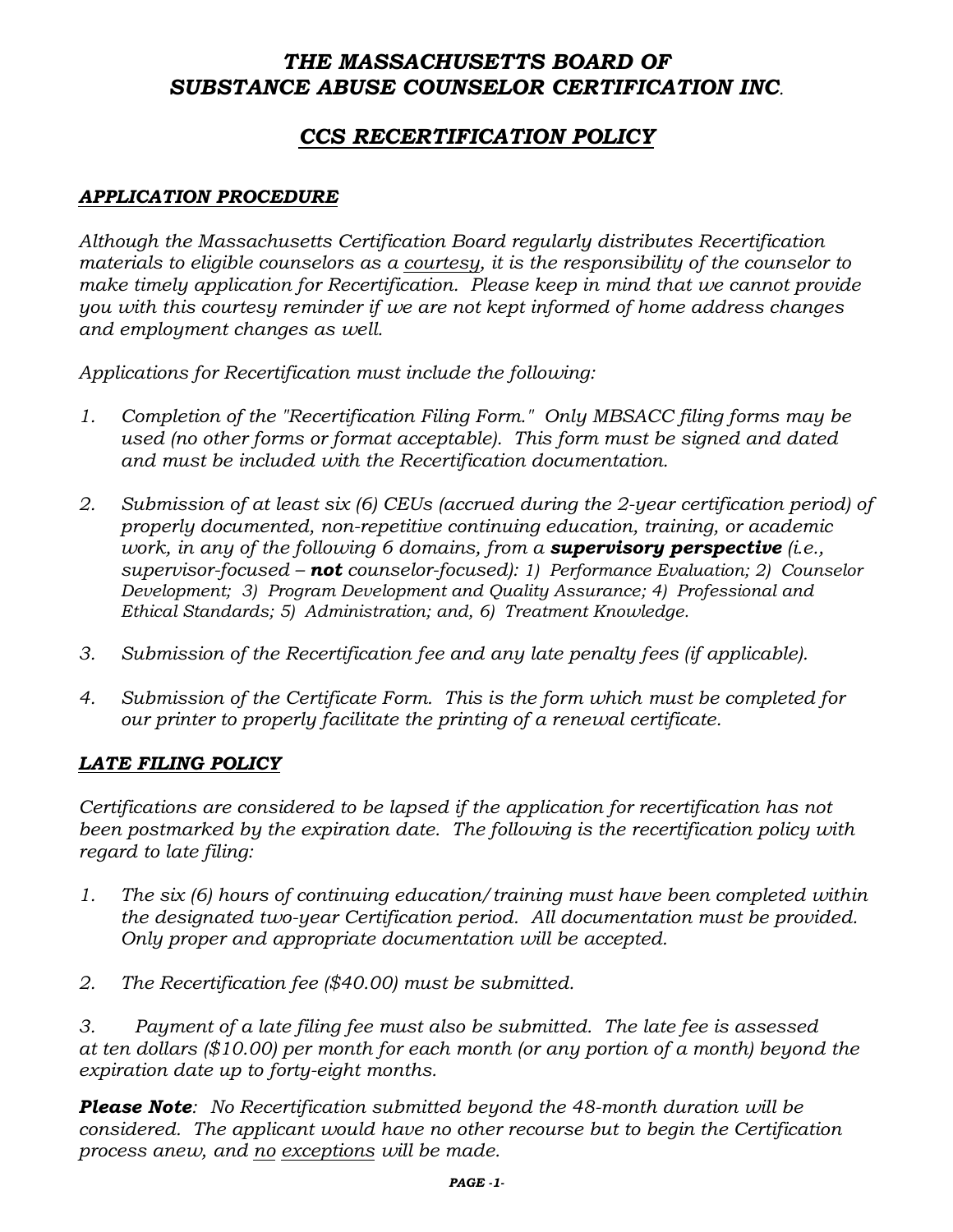## *APPLICATION FOR RECERTIFICATION EXTENSION*

*Applications for Recertification extension should be obtained from the Certification Office and must be submitted on or before the date of expiration of the current Recertification period. A twenty- dollar (\$20.00) non-refundable extension fee is charged for all CCS Extensions.. The extension fee must accompany the extension application. Individuals will be required to: 1) list and document all CEUs accrued to date; 2) provide a reason, in writing, for requesting an extension; and 3) include supportive documentation for any medical situation described.* 

## *CONTINUING EDUCATION*

*A Certified Clinical Supervisor must obtain six (6) clock hours of continuing education credit during the two-year Certification period to qualify for Recertification. The required six (6) clock hours may be obtained in the following categories:*

*Category A - Courses, Workshops, Seminars*

*A minimum of three (3) clock hours must be obtained in Category A. If desired, all six (6) hours may be obtained in Category A.*

*Category A clock hours must be obtained through pertinent academic courses, workshops and/or seminars in the domains specified above.*

*Category B - Distance Learning*

*CEUs for "Distance Learning" courses (i.e., home study courses, on-line courses, etc.) are limited to three (3) hours per recertification period. The subject matter must be specific to supervisors – not counselors.*

## *APPROPRIATE DOCUMENTATION*

*Appropriate documentation for workshops, conferences, etc., must be provided or the training will not be considered. The documentation of attendance must list the participant's name and exhibit the offering title, specific dates attended, location of the training, and the number of approved training hours. Brochures, registration forms, canceled checks, etc., do not constitute proper documentation.*

*PLEASE BE ADVISED: Certificates of Attendance which have not been officially filled in with the participant's name by the sponsoring agency are not accepted as proper documentation for Recertification. If your name is NOT officially recorded on the Certificate at the time it is handed out, require that an authorized person of the sponsoring agency fill in your name and affix his/her name (printed) and date next to it. Do not write or type in your own name on the Certificate.*